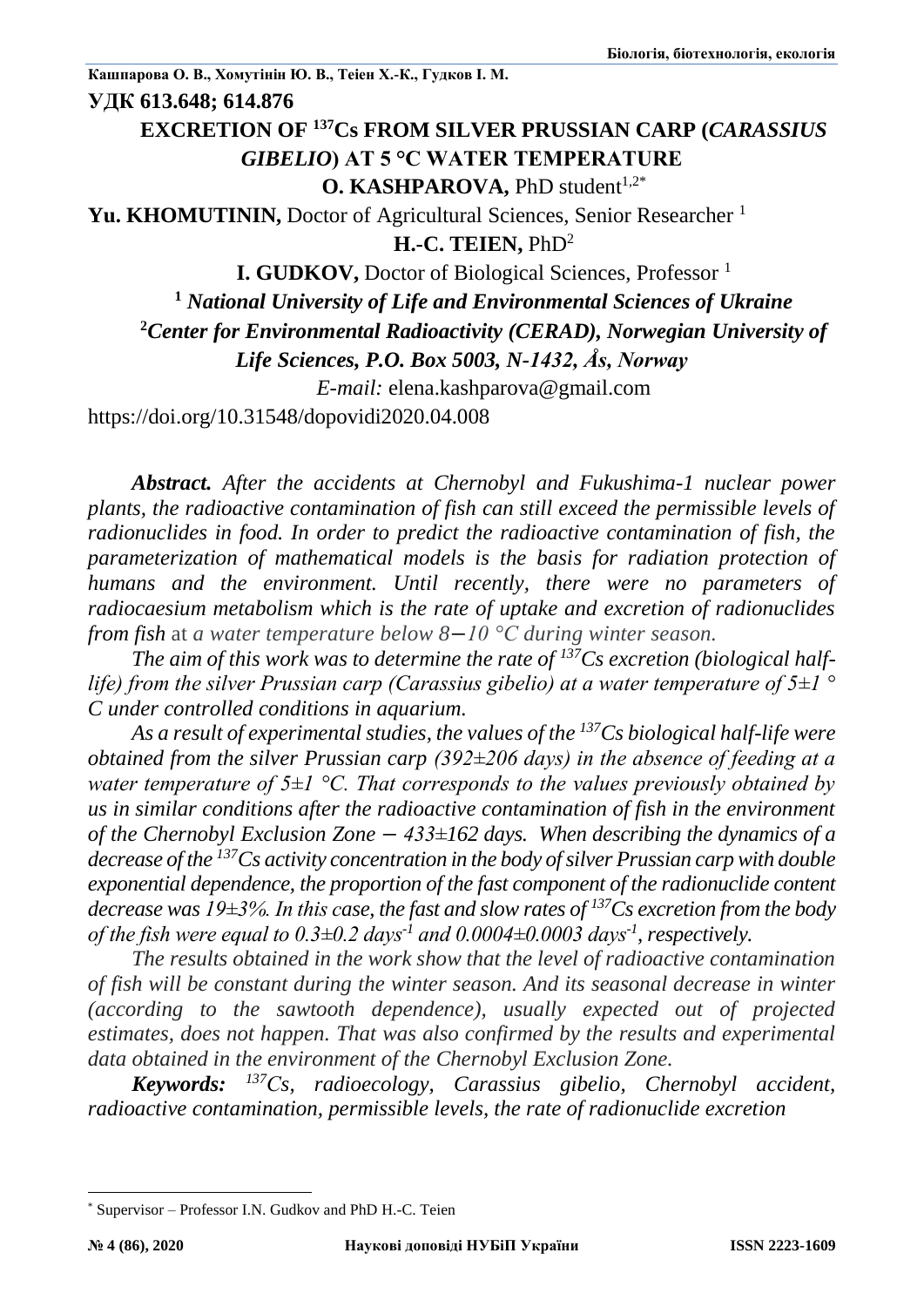**Introduction.** For many years, the activity concentration of  $^{137}Cs$  in the fish organism exceeds the permissible levels of radionuclides in food products DR- $2006 - 150$  Bq kg<sup>-1</sup> in the territory contaminated as a consequence of the Chernobyl accident [1−3].

There is a direct dependence between the level of fish metabolism and the metabolism of individual elements on water temperature [4, 5]. Predictive analysis made by using generally accepted mathematical models showed that a decrease in the activity concentration of radiocaesium in fish should be observed with a factor of 1.5−2 in winter at a water temperature below 10 °C in comparison with the summer period [2, 5, 6]. This is due to a decrease of the <sup>137</sup>Cs uptake by fish with consumed food in winter, since the feeding is practically stopped for such fish species as silver Prussian carp, rudd and others, during November−March at a water temperature below 8-10 °С in the environment of the northern part of Ukraine [7]. However, it is believed that the rate of excretion of radiocaesium from the body of fish does not change significantly during the year. Recent studies of aquarium experiments have shown that the biological half-lives of  $137Cs$  (the time during which the activity concentration of the radionuclide is reduced by 2 times) from the body of silver Prussian carp brought from the Chernobyl Exclusion Zone (ChEZ), at water temperatures of 5 °C and 22 °C were significantly different and were demonstrated during 433±162 days and 78±4 days, respectively [8]. In this case, the radioactive contamination of silver Prussian carp occurred in natural conditions in the reservoir of the ChEZ through the digestive system of fish with food, mainly in the summer [9]. It was shown that the activity concentration of  $137Cs$  in the body of fish will be two orders of magnitude lower in the case of radioactive contamination of water bodies in the winter at a water temperature below 8−10 °C in the absence of fish feeding and the entry of radionuclides into the body directly from the water through gills and skin, than in the case with radioactive pollution of water in the summer [9].

To confirm this and clarify forecast estimates in the event of radiation accidents, it is necessary to evaluate the rate of radiocaesium excretion from silver Prussian carp at a water temperature of 5 °C after it penetrates into fish directly from radioactively contaminated water (not through the digestive system with food).

Determination of the values of the excretion rate (half-life) of radionuclides from the fish organism is also of practical importance as a countermeasure to reduce the level of radioactive contamination of fish [10]. From the end of 2014 to the present, the water level of the Chernobyl NPP cooling pond has decreased by 5−6 meters, which has led to which has led to the following changes : the area of the reservoir has decreased and the density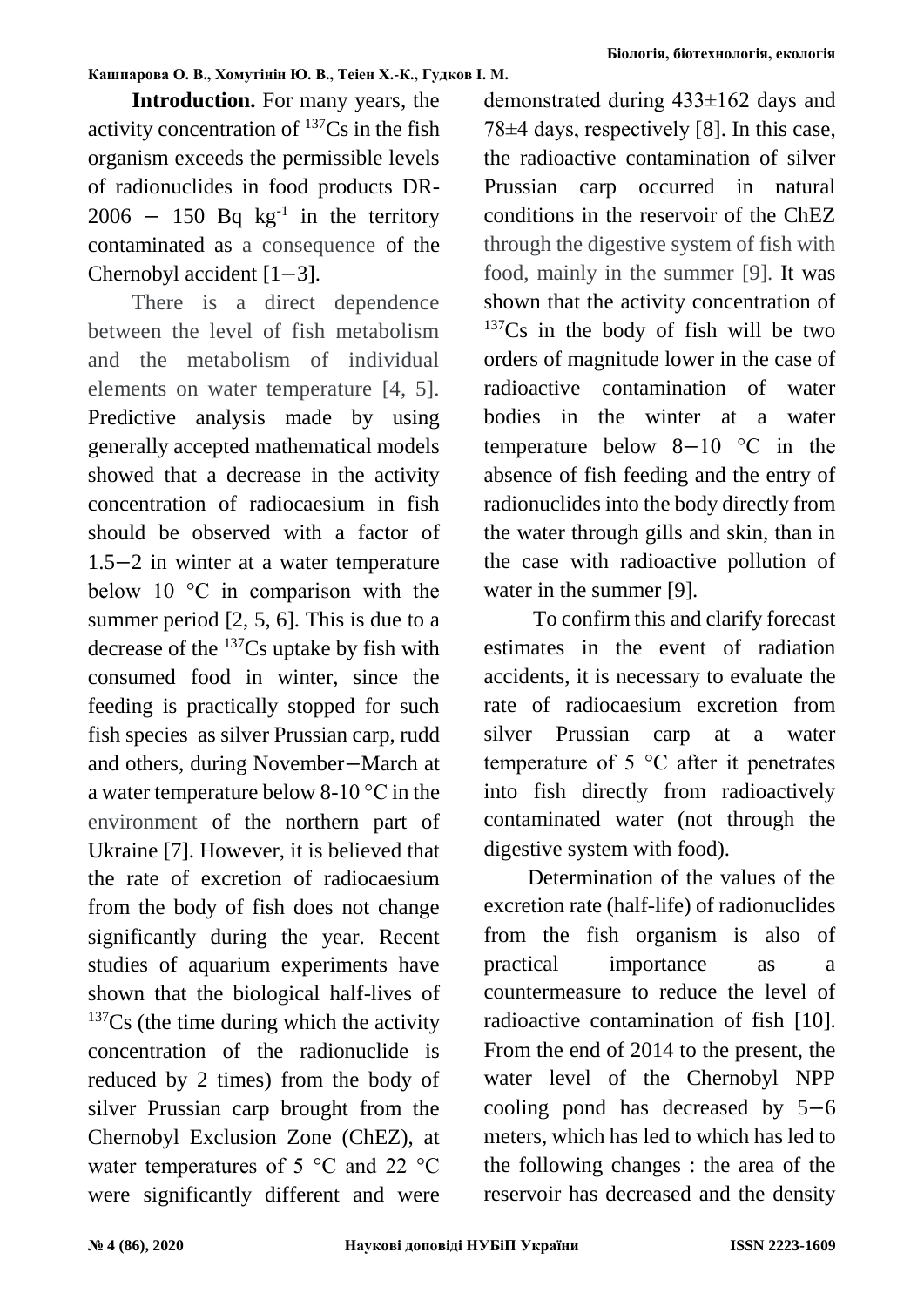of fish in the formed lakes has increased [11]. In this regard, there were proposals to transfer fish from the Chernobyl cooling pond into the Pripyat River. However, the lack of data on the real values of the radionuclides elimination rates at different temperatures in natural conditions, feeding regimes and weight changes of the fish did not allow to optimize the time for the fish transferring and the need for fattening with clean feed before that.

**The aim of the study** is to determine the excretion rate (biological half-life) of  $137Cs$  from the body of silver Prussian carp at a water temperature of  $5\pm1$  °C. To achieve this, an aquarium experiment was conducted to measure the dynamics of  $^{137}Cs$  in the fish body after their radioactive contamination directly from water in the absence of feeding [9].

**Materials and methods of research.** The subject of this study was the wild silver Prussian carp with the weight  $M(0)=15\pm 2$  g and the absolute length  $L = 10.1 \pm 0.4$  cm, taken from the reservoir near s. Rozhny (N 50.663383°, E 30.722267°). Before the experiment, fish were transferred in two 9-liter aquariums (7 fish per aquarium) located in a refrigerator at a water temperature of  $5\pm1$  °C for 14 days to proceed the radioactive contamination. The activity concentration of  $137Cs$  in aquarium water was 1 kBq  $137Cs/l$ . During 14 days of radioactive contamination and 77 days of the entire experiment for the  $137Cs$ excretion study, the silver Prussian carp were without food, since at a water temperature below 8−10 °C in the natural conditions of Ukrainian Polissia, silver Prussian carp stop feeding [7]. Water for aquariums with  $137Cs$  content less than  $0.01$  Bq  $1^{-1}$  was always taken from the same natural floodplain lake near the Dnieper within Kozyn village area (N50.224737°, E30.670096°) as it was similar in chemical composition to water in Hlyboke Lake in the ChEZ  $(^{39}K - 1.4 \pm 0.5$  mg l<sup>-1</sup>; <sup>44</sup>Ca – 30±1 mg l<sup>-1</sup> <sup>1</sup>; <sup>88</sup>Sr – 0.11±0.04 mg 1<sup>-1</sup>; <sup>133</sup>Cs – 5 $\pm$ 3 ng l<sup>-1</sup>) [9]. Continuous monitoring and maintaining a constant water temperature of  $5\pm1\degree C$  in aquariums was realized by using thermoregulators (DigiTOP ТР-1, Ukraine) with precision of 0.1 °С and automatic sensors Onset HOBO UA-001-64 Waterproof Pendant 64K Temperature Data Loggers (Onset Computer Corporation, USA) immersed in the water. The aquarium water was constantly filtered by submersible filters (AquaEl Fan Mini Plus, Poland) that were cleaned daily. Air into the aquarium water was supplied with compressors and spray guns (Tetra APS 50 and Tetra AS50, Germany).

Before the beginning of the experiment and every 14 days after the radioactive contamination of fish directly into the water, the activity concentration of <sup>137</sup>Cs was measured in each group of 7 live fish. After that, blood samples were taken from 7 fish from one aquarium for measuring the glucose level (Contour Plus, Bayer Healthcare AG, Germany) and the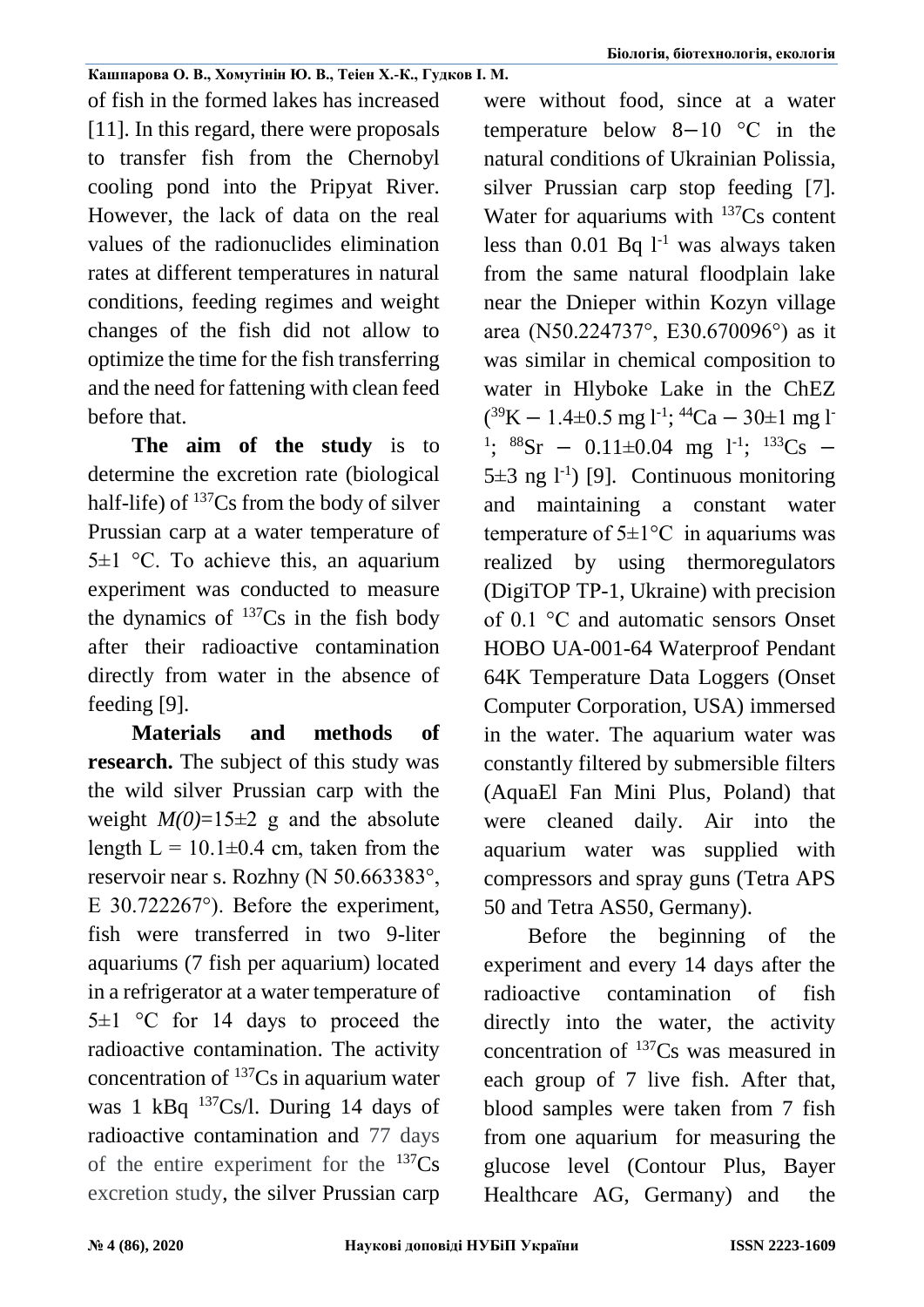amount of hemoglobin (HemoCue® Hb 201+, USA). The  $^{137}Cs$  activity was also measured directly in muscle tissues gills, skin, and intestines. The remaining 7 fish were moved to a similar aquarium with clean water  $(t=0)$  to begin the intravital measurements of dynamics of decrease in  $^{137}Cs$  activity (A<sub>f</sub>(t), Bq). During the experiment, the replacement of aquarium water was carried out) every 7−12 days after its chemical composition had been measured (Tetra Test 6in1, Germany).

Measurements of the  $137Cs$  activity in live fish  $(A<sub>f</sub>(t), B<sub>q</sub>)$  and in the water of the aquariums before its replacement were carried out in Marinelli vessels with a volume of 1 liter every 3–12 days. Fish tissue samples were measured in 10 cm<sup>3</sup> plastic vials on a lowbackground gamma-spectrometric complex with the high-purity germanium detector GEM-30185 («EG & G ORTEC», USA) having energy resolution of 1,78 keV for the 1,33 MeV line of 60Co in low-background passive lead protection. To measure the  $137Cs$ activity in live fish, 7 fish from each aquarium were placed in a Marinelli vessel with water. During the measurements the water temperature in Marinelli vessels was equal to the temperature of the aquarium water  $(5\pm 1)$ °C), and its total weight was brought to

 $C_f(t)/C_f(t = 0) = \exp(-(k_b + \lambda) \cdot t)$  (1)

where  $k_b$  is the rate of <sup>137</sup>Cs excretion from fish,  $day^{-1}$ ;

1000 g. The  $^{137}Cs$  activity in the samples was measured on the total absorption peak for the 661.6 keV gamma line during 600−1000 seconds. Repeated measurements of the counting rates from live fish, made on the total absorption peak, showed that the scatter of the measurements did not exceed 20%. This is due to the different positions of fish in the Marinelli vessel during the measurements. After the experiment was completed, the correlation dependence was obtained between the <sup>137</sup>Cs activity concentration in fish samples and the pulse count rate. The weight of fish (*M(t),* g) was estimated by the mass difference of the Marinelli vessel with water and fish, as well as without it, the  $137Cs$  activity concentration measured in each case.

To measure the  $^{137}Cs$  activity in water along with selected fish samples, the calibration reference sources with known activity and the same geometry were used.

The weight of the samples was measured on the balance KERN pfb with an accuracy of 0.01 g and the balance AXIS AD200 with an accuracy of 0.001 g.

The exponential dependence was used for a mathematical description of the dynamics of decrease in the  $137Cs$  activity concentration in fish  $(C_f(t)=A_f(t)*1000/M(t)$ , Bq kg<sup>-1</sup>) during *t* (days) [6, 8]:

 $T_{1/2}^{bio} = \ln(2) / k_b$  – biological half-life of <sup>137</sup>Cs, day;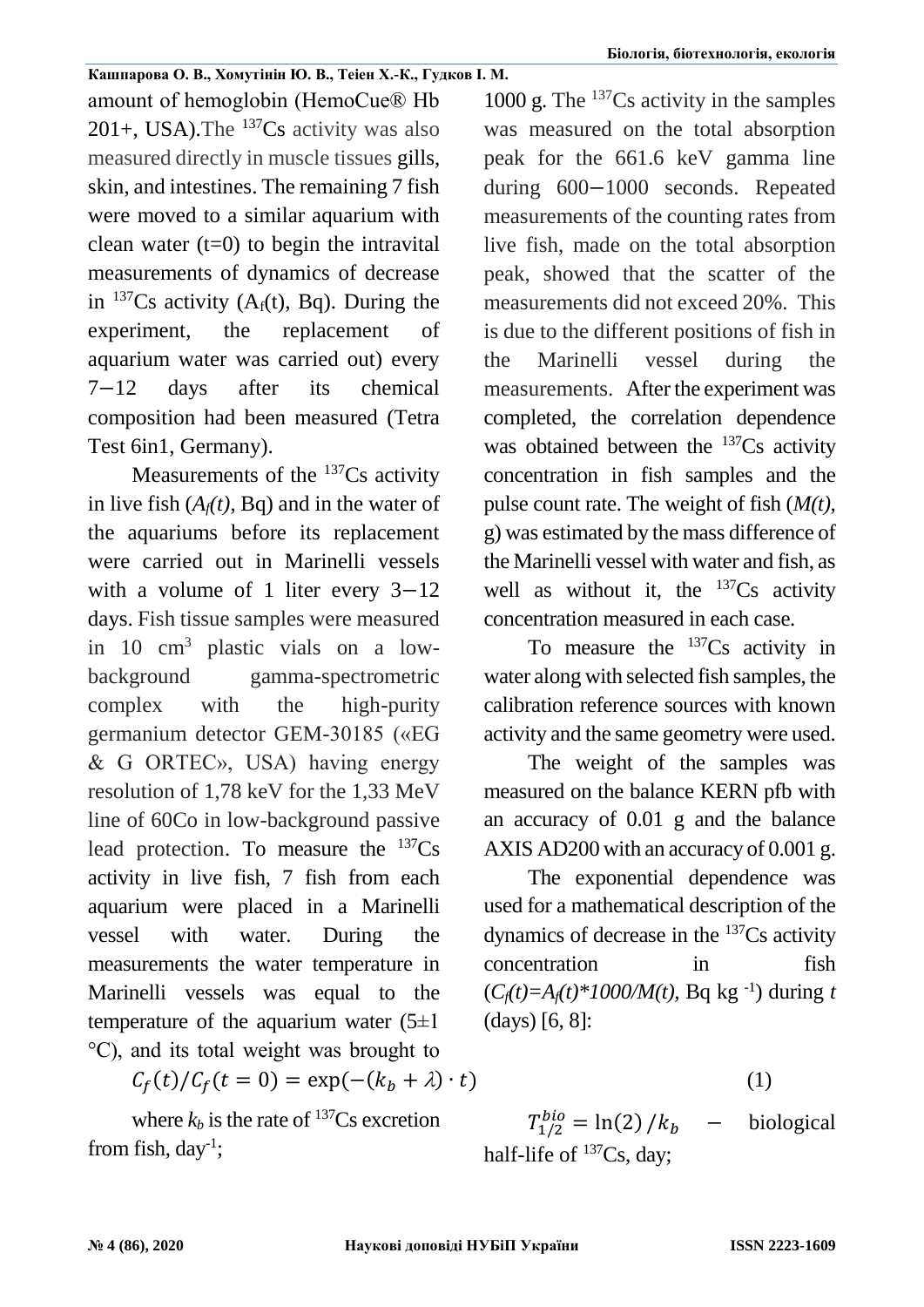$\lambda$ =6.3·10<sup>-5</sup> day<sup>-1</sup>− decay constant  $137Cs$ .

Also, double exponential dependence is often used to describe the

$$
\frac{c_f(t)}{c_f(t=0)} = a \cdot \exp\left(-k_b^f \cdot t\right) + (1-a) \cdot \exp\left(-(k_b^s + \lambda\right) \cdot t\right) \tag{2}
$$

where a is the proportion of the fast component of the radionuclide content reduction;

 $k_b^f$  and  $k_b^s$  are fast and slow rates of <sup>137</sup>Cs excretion from the body of fish, day -1 ;

**Results and discussion.** After the fish contamination for 14 days in water with activity concentration of 1 Bq ml<sup>-1</sup> at the start of the experiment, the average activity concentration of  $137Cs$  in silver Prussian carp muscle tissue  $(N = 7)$  was  $Cf(t=0)=630\pm113$  Bq kg<sup>-1</sup> natural weight. The activity concentration of <sup>137</sup>Cs in the gills was  $730\pm70$  Bq kg<sup>-1</sup>, in the skin  $-$  470±70 Bq kg<sup>-1</sup> and in the intestines  $-990\pm100$  Bq kg<sup>-1</sup>. The average glucose level in the blood of the silver Prussian carp was 5.8±1.7 mmol/l and the amount of hemoglobin was  $8.6 \pm 0.6$  g/l.

During the experiment, the activity concentration of <sup>137</sup>Cs in aquarium water was at the level of the minimum detectable activity concentration below 2 Bq  $1^{-1}$ . This did not allow to use the results to assess correctly the leakage of radiocaesium from the body of fish into water due to the high measurement errors of its activity. The most accurate results were obtained by intravital

measurement of  $^{137}Cs$  activity in dynamics directly in the live fish.

dynamics of decrease in activity

concentration in animals [12]:

The relative dynamics of changes in the <sup>137</sup>Cs activity concentration is shown in Fig. 1. The results were obtained by intravital measurements of the activity of <sup>137</sup>Cs from the muscle tissue of silver Prussian carp living in pure water for 77 days. At the end of the experiment, the average weight of the silver Prussian carp was  $M(t=77)=13\pm 2$  g, the <sup>137</sup>Cs activity concentration in the muscle tissue (N = 7) was  $C_f(t=77)=490\pm85$  Bq  $kg^{-1}$ , in the gills  $-350\pm67$  Bq kg<sup>-1</sup>, in the skin –  $458 \pm 92$  Bq kg<sup>-1</sup> and in the intestines  $-533\pm75$  Bq kg<sup>-1</sup>.

During the experiment, there was no statistically significant change in acidity (pH), hardness (KH and GH) and concentration of  $^{23}Na$ ,  $^{24}Mg$ ,  $^{39}K$ ,  $^{44}Ca$ ,  $88Sr, 133Cs, 238U$  in the aquarium water [8, 9]. Also, the content of nitrites  $(NO<sub>2</sub><sup>-</sup>)$ , nitrates  $(NO<sub>3</sub><sup>-</sup>)$  and chlorine  $(Cl<sup>2</sup>)$  in the water did not exceed permissible levels.

Using the method of least squares, we determined the rates of  $137Cs$ excretion from the muscle tissue of silver Prussian carp in the exponential dependence (equation  $1$ ) – Fig. 1:

 $k_b = 0.0018 \pm 0.0009 \text{ day}^{-1}$ ;

and double exponential dependence (equation 2):

 $a = 0.19 \pm 0.03$ ;  $k_b^f = 0.3 \pm 0.2 \ day^{-1}$ ;  $k_b^s = 0.0004 \pm 0.0003 \ day^{-1}$ .

**№ 4 (86), 2020 Наукові доповіді НУБіП України ISSN 2223-1609**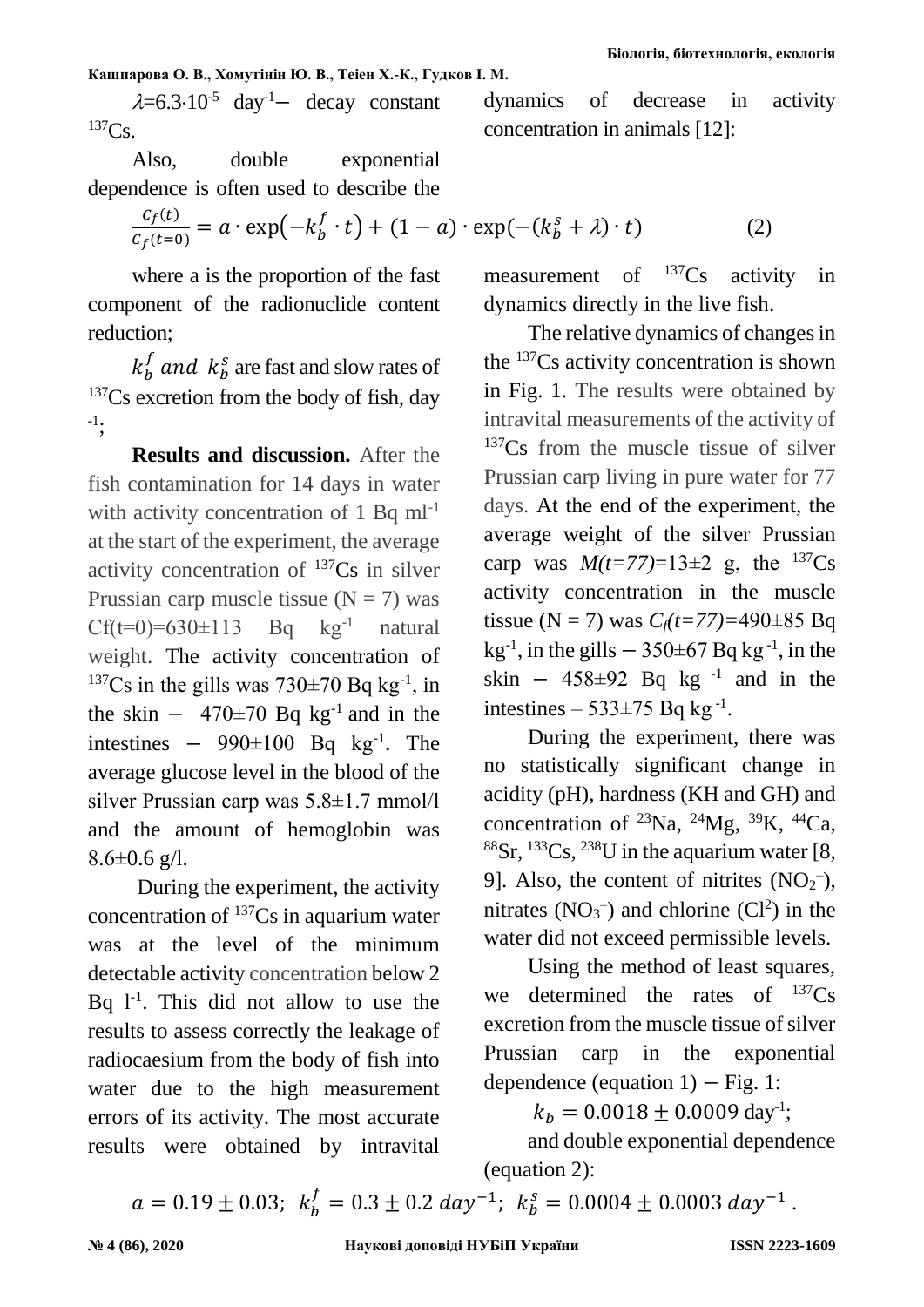



Fig. 1 Dynamics of the relative activity concentration of <sup>137</sup>Cs in the muscle tissue of silver Prussian carp, as well as the corresponding theoretical exponential (1 – equation 1) and double exponential dependence (2 – equation 2).

Equation 2 describes better the experimental data (correlation coefficient is 0.83) if compare to the exponential dependence in equation 1 (correlation coefficient is 0.50), which is also typical of other organisms [13].

Our value of the biological half-life of <sup>137</sup>Cs from the muscle tissue of silver Prussian carp  $(T_{1/2}^{bio} = 392 \pm 206 \text{ day})$ corresponds to previously obtained values of the radioactive contamination of fish in the conditions similar to the ChEZ natural environment –  $T_{1/2}^{bio} = 433 \pm 162$  day [8].

When the biological half-life of the <sup>137</sup>Cs slow component from the body of fish lasts more than 400 days and a fraction of the fast component of a radionuclide content decrease is about 20%, a monotonic decrease of the fish radioactive contamination in 1.5−2 times cannot occur in winter [2, 5]. If, under these conditions, the fish continue the insignificant consumption of radioactively contaminated feed, then there will be no decline in the radioactive contamination of fish in the winter. Therefore, the level of radioactive contamination of fish will will be permanent in the winter, which does not correspond to the sawtooth dependence usually obtained with projected estimates [2, 5]. This conclusion is also confirmed by experimental data obtained in real-time conditions of the ChEZ [14].

## **Conclusion**

As a result of experimental studies, the values of the excretion rate of  $137Cs$ from the Prussian carp (C. gibelio) in the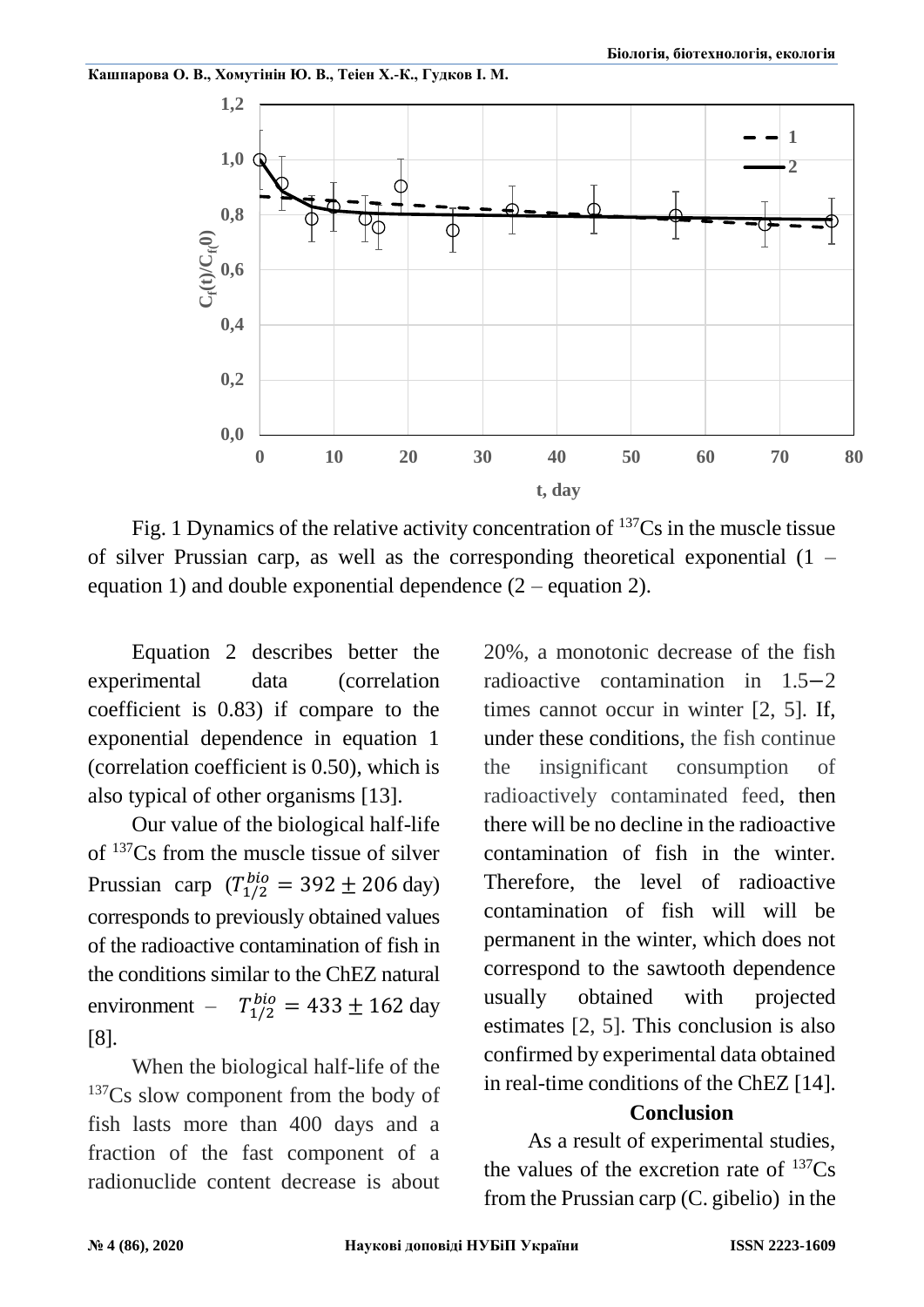absence of feeding at a water temperature of  $5 \pm 1$  °C were obtained  $k_b = 0.0018 \pm 0.0009$  day<sup>-1</sup>  $(T_{1/2}^{bio} = 392 \pm 206 \text{ day}).$  That corresponds to previously obtained values in similar conditions after the radioactive contamination of fish in the environment of the ChEZ –  $T_{1/2}^{bio}$  =  $433 \pm 162$  days (Kashparova et al., 2019).

When describing the dynamics of a decrease in the activity concentration of <sup>137</sup>Cs in an organism of silver Prussian carp by an exponential dependence (equation 2), the fraction of the fast component of the decrease in the content of radionuclide was  $a = 0.19 + 0.03$ . In this case, the fast and slow rates of  $137Cs$ excretion from the body of the fish were equal to  $k_b^f = 0.3 \pm 0.2 \ day^{-1} (T_1)$ 2  $_1^{bio} =$ 

## **References**

1. Khomutinin Yu.V. Dependence of  $137Cs$  and  $90Sr$  accumulation rates by fish on potassium and calcium in a freshwater reservoir / Yu.V. Khomutinin, V.A. Kashparov, A.V. Kuzmenko // Radiation biology. Radioecology.  $-2011. -$  №51(3). – P. 374–384 (Russ).

2. The forecast of the dynamics and risk of exceeding the permissible content of  $^{137}Cs$ and <sup>90</sup>Sr in the fish of the Kiev reservoir at the late phase of the Chernobyl accident / Yu.V. Khomutinin, V.A. Kashparov, A.V. Kuzmenko et al. // Radiation biology. Radioecology. – 2013. - №53(4). – P. 411–427 (Russ).

3. Radionuclides in native fish species of the Chernobyl Exclusion Zone / A.Ye. Kaglyan, D.I. Gudkov, V.G. Klenus et al. // Nuclear physics and energy.  $-2012. - N_213(3)$ .  $-$  P.306-315 (Russ).

4. Katkov A. E. Influence of water temperature on the accumulation of radionuclides by fish. Problems of radioecology of cooling ponds of nuclear power  $2.3 \pm 1.5$  day) and  $k_h^s = 0.0004 \pm 1$  $0.0003 \ day^{-1} (T_{1/2}^{bio} = 1733 \pm 1)$ 1300 days), respectively.

# **Acknowledgments**

This work was supported by the National University of Life and Environmental Sciences of Ukraine (No 110/1-pr-2019, State registration number 0119U100844) under the project " Determination of maximum permissible concentrations of radionuclides in reservoirs based on caesium and strontium metabolism in fish" ; and the Norwegian Centre for International Cooperation in Education (SiU) through the «Joint Ukrainian-Norwegian education program in Environmental Radioactivity» (grant CPEA-2015/10108).

plants / A.E. Katkov, D.I. Gusev, A.V. Dzebunov et al. // Sat articles. Sverdlovsk. – UC AN USSR. – 1978. – P. 70-75.

5. Kryshev A. I. Calculation model of fish contamination  $137Cs$  and its application for Lake Kozhanovsky (Bryansk region) / A.I. Kryshev, I.N. Ryabov // Radiation biology. Radioecology. – 2005. –  $N_2$ 45(3). – P.338-345 (Russ).

6. Smith J.T. Modelling the dispersion of radionuclides following short duration releases to rivers Part 2. Uptake by fish / J.T. Smith // Science of the Total Environment. – 2006. – P.502-518.

7. Polyakova N.I. Features of  $137Cs$ uptake in fish of different trophic levels from water bodies contaminated with radionuclides as a result of the Chernobyl accident, abstract of thesis. kb by special 03.00.10-ichthyology, Moscow: Institute of Ecology and Evolution A.N. Severtsev RAS. – 2008. – P. 25 (Russ).

8. Dynamics of the  $137Cs$  excretion from Prussian carp (*Carassius gibelio*) at different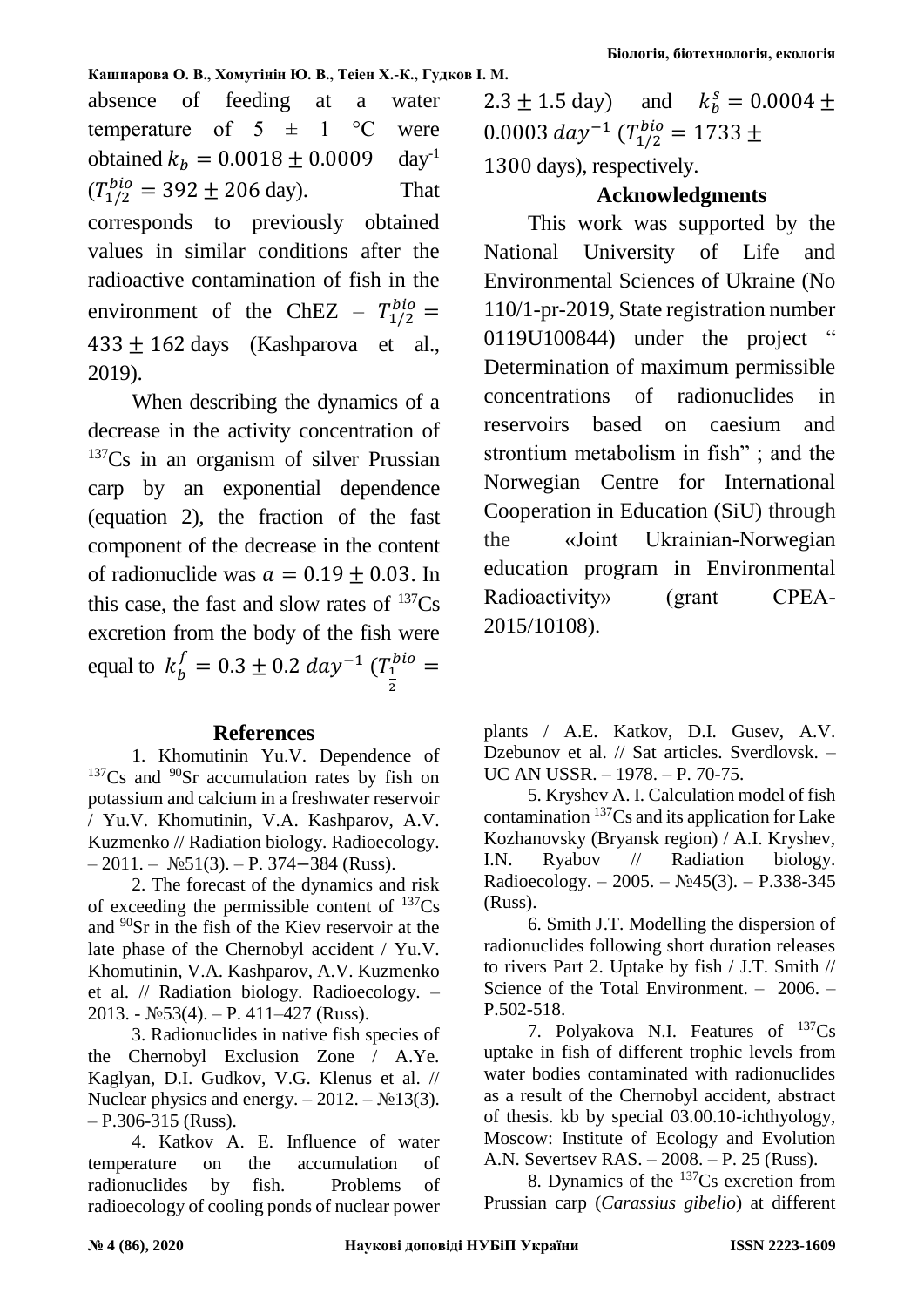water temperatures / O. Kashparova, H.-C. Teien, S. Levchuk et al. // Nuclear physics and atomic energy. – 2019. –  $N<sub>2</sub>20(4)$ . – P.411-419 https://doi.org/10.15407/jnpae2019.04.411 (Russ).

9. Dynamics of  $137Cs$  uptake from water to Prussian carp (*Carassius gibelio*) / O. Kashparova, H.-C. Teien, S. Levchuk et al. // Nuclear Physics and Atomic Energy. – 2020. –  $N_2$  21(1). – P.64-74. https://doi.org/10.15407/jnpae2020.01.064 (Russ).

10. Kaglyan A.Yu., Gudkov D.I, Sizonenko V.P, Yurchuk L.P. (2018). Patent No. 128443. Method of purification of Carassius Gibelio Bloch from <sup>137</sup>Cs to hygienic radiation-safe levels. publ. 25.09.2018, bul. № 18.

11. Environmental Impact Assessment of the Drawdown of the Chernobyl NPP Cooling Pond as a Basis for Its Decommissioning and Remediation. IAEA-TECDOC-1886. – 2019. – International Atomic Energy Agency. – Vienna. – P. 186.

12. Handbook of parameter values for the prediction of radionuclide transfer in terrestrial and fresh-water environments. IAEA-TRS-472. – 2010. – P.194. [http://www](http://www-pub.iaea.org/MTCD/publications/PDF/trs472_web.pdf)[pub.iaea.org/MTCD/publications/PDF/trs472\\_](http://www-pub.iaea.org/MTCD/publications/PDF/trs472_web.pdf) [web.pdf](http://www-pub.iaea.org/MTCD/publications/PDF/trs472_web.pdf)

13. Fesenko S., Howard B.J. Guidelines for Remediation Strategies to Reduce the Radiological Consequences of Environmental Contamination, Technical Editors / S. Fesenko, B.J. Howard : International Atomic Energy Agency, Vienna, IAEA TRS 475. – 2012. – P.183. [https://www](https://www-pub.iaea.org/MTCD/Publications/PDF/trs475_web.pdf)[pub.iaea.org/MTCD/Publications/PDF/trs475\\_](https://www-pub.iaea.org/MTCD/Publications/PDF/trs475_web.pdf) [web.pdf](https://www-pub.iaea.org/MTCD/Publications/PDF/trs475_web.pdf)

14. Uptake of  $^{137}Cs$  with walleye (*Lucioperca lucioperca L.)* / Zarubin O.L, Kostyuk V.A, Malyuk I.A et al. // Nuclear physics and energy. – 2012. –  $\mathbb{N}^{\circ}$  13(2). – P.175-181 (Russ).

# **ВЫВЕДЕНИЯ <sup>137</sup>Cs ИЗ ОРГАНИЗМА КАРАСЯ СЕРЕБРЯНОГО (***CARASSIUS GIBELIO)* **ПРИ ТЕМПЕРАТУРЕ ВОДЫ 5 °С Е. В. Кашпарова, Ю. В. Хомутинин, Х.-К. Теиен, И. Н.Гудков**

*Аннотация. После Чернобыльской аварии и аварии на АЭС Фукушима-1 радиоактивное загрязнение рыб до настоящего времени может превышать допустимые уровни содержания радионуклидов в рыбных продуктах питания человека. Параметризация математических моделей с целью прогнозирования радиоактивного загрязнения рыб является одной из основ для радиационной защиты человека и окружающей среды. До последнего времени отсутствовали параметры метаболизма радиоцезия – скорости поступления и выведения радионуклидов из организма рыб в зимний период при температуре воды ниже 8-10 <sup>о</sup>С.* 

*Целью настоящей работы было определение скорости выведения (периода биологического полувыведения) <sup>137</sup>Cs из организма карася серебряного (Carassius gibelio) при температуре воды 5±1 <sup>о</sup>С в аквариумных контролируемых условиях.*

*В результате проведенных экспериментальных исследований были получены значения периода биологического полувыведения <sup>137</sup>Cs из организма карася серебряного (392±206 суток) в отсутствии кормления при температуре воды 5±1 <sup>о</sup>С, которые равны ранее полученным нами величинам для аналогичных условий после радиоактивного загрязнения рыбы в естественных условиях чернобыльской зоны отчуждения* – *433±162 суток. При описании динамики уменьшения удельной активности <sup>137</sup>Cs в организме карасей серебряных двух экспоненциальной зависимостью доля быстрой составляющей уменьшения*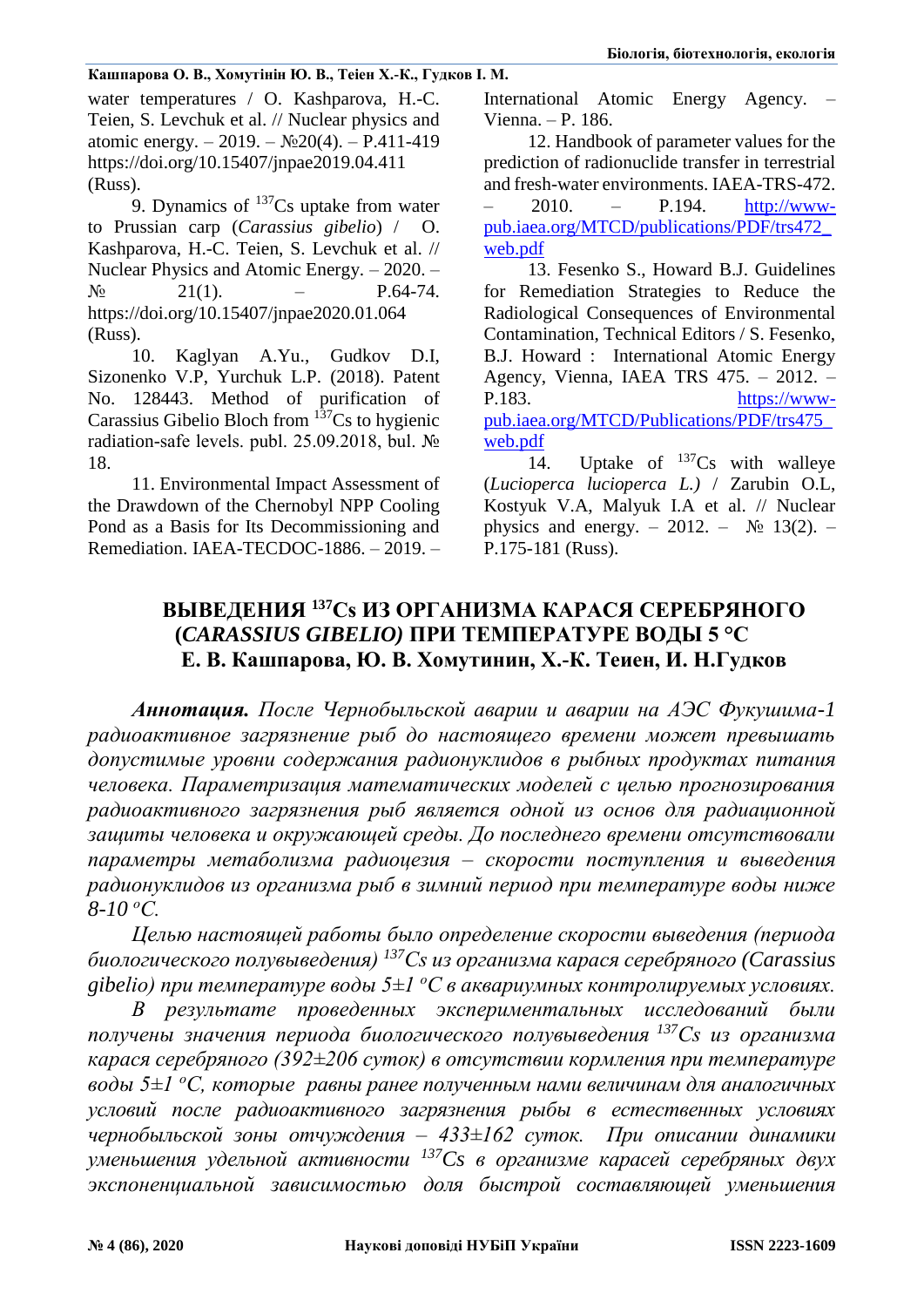**Кашпарова О. В., Хомутінін Ю. В., Теіен Х.-К., Гудков І. М.** *содержания радионуклида составила 19±3%. При этом быстрая и медленная скорости выведения <sup>137</sup>Cs из организма рыбы были равны 0.3±0.2 сутки-1 и 0.0004±0.0003 сутки-1 , соответственно.*

*Полученные в работе результаты показывают, что уровень радиоактивного загрязнения рыбы в зимний период будет постоянным и его сезонное уменьшение, в зимнее время (пилообразная зависимость) обычно получаемое ранее при прогнозных оценках не должно наблюдаться, о чем свидетельствуют приведенные результаты и экспериментальные данные, полученные в реальных природных условиях чернобыльской зоны отчуждения.*

*Ключевые слова: <sup>137</sup>Сs, радиоэкология, Carassius gibelio, Чернобыльская авария, радиоактивное загрязнение, допустимые уровни, скорость выведения радионуклида*

# **ВИВЕДЕННЯ <sup>137</sup>Cs З ОРГАНІЗМУ КАРАСЯ СРІБНОГО (***CARASSIUS GIBELIO)* **ПРИ ТЕМПЕРАТУРИ ВОДИ 5 °С О. В. Кашпарова, Ю. В. Хомутінін, Х.-К. Теіен, І. М. Гудков**

*Анотація. Після Чорнобильської аварії та аварії на АЕС Фукушіма-1 радіоактивне забруднення риб до теперішнього часу може перевищувати допустимі рівні вмісту радіонуклідів у рибних продуктах харчування людини. Параметризація математичних моделей з метою прогнозування радіоактивного забруднення риб є основою для радіаційного захисту людини і навколишнього середовища. До останнього часу були відсутні параметри метаболізму радіоцезію* − *швидкості надходження і виведення радіонуклідів з організму риб в зимовий період при температурі води нижче 8*−*10 <sup>о</sup>С.* 

*Метою цієї роботи було визначення швидкості виведення (періоду біологічного напіввиведення) <sup>137</sup>Cs з організму карася срібного (Carassius gibelio) при температурі води 5 ± 1 °С в акваріумних контрольованих умовах.*

*У результаті проведених експериментальних досліджень були отримані значення періоду біологічного напіввиведення <sup>137</sup>Cs з організму карася срібного (392±206 діб) без годування при температурі води 5±1 <sup>о</sup>С, які відповідають раніше отриманими нами величинам для аналогічних умов після радіоактивного забруднення риби в природних умовах Чорнобильської зони відчуження - 433 ± 162 діб. При описі динаміки зменшення питомої активності <sup>137</sup>Cs в організмі карасів срібних двох експоненційною залежністю частка швидкої складової зменшення вмісту радіонукліда склала 19±3%. При цьому швидка і повільна швидкості виведення <sup>137</sup>Cs з організму риби були рівні 0.3±0.2 діб-1 та 0.0004±0.0003 діб-1 , відповідно.*

*Отримані в роботі результати показують, що рівень радіоактивного забруднення риби в зимовий період буде постійним і його сезонне зменшення, в зимовий час (пилоподібна залежність) зазвичай отримується раніше при прогнозних оцінках, не повинно спостерігатися, про що свідчать наведені результати і експериментальні дані, отримані в реальних природних умовах чорнобильської зони відчуження.*